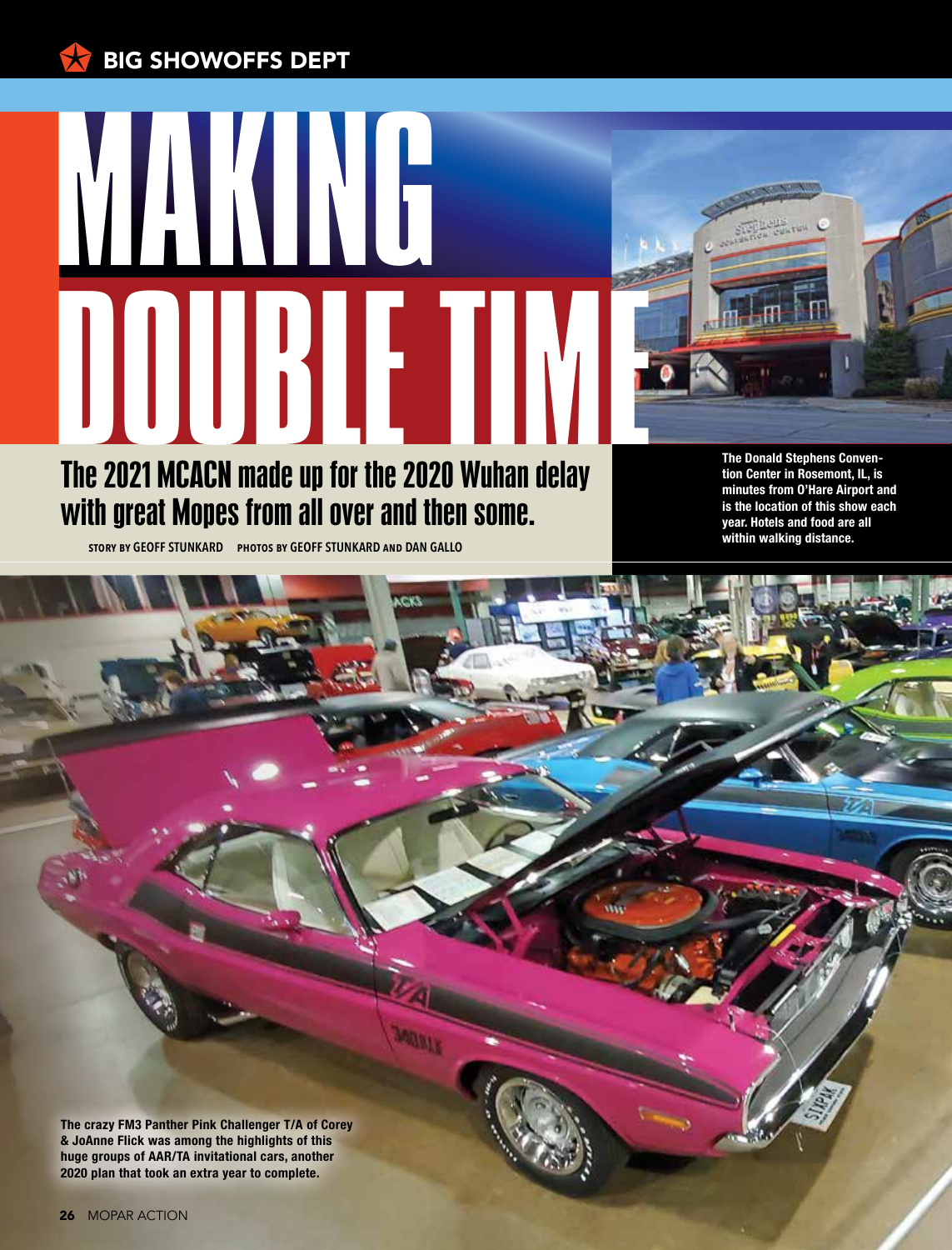**HAT A DIFFERENCE** a year makes. Especially where that year was 2020 and everything under the sun was being cancelled by the CCPlague (which was no faultion of the oppressed people living over there, either). The in turn m HAT A DIFFERENCE a year makes. Especially when that year was 2020 and everything under the sun was being cancelled by the CCPlague (which was no fault of the oppressed people living over there, either). That in turn meant the long-running Muscle Car & Corvette manager Bob Ashton told us that he had gotten a personal letter directly from the Illinois Governor's office stating that the 2022 edition of the show in its Donald E. Stephens Convention Center in the Chicago suburb of Rosemont would be allowed to happen. So, once again on its traditional weekend before Thanksgiving, cars arrived in both personal trailers and by the semi-load to fill the cavernous building, while fans filled up O'Hare Airport's travel vans for the biggest indoor extravaganza showcasing the musclecar hobby.

For the first time, my arrival to the event was by highway, as Dale Mathews was invited to display his 1970 Bobby Isaacordered Challenger R/T in the year-late '70 Challenger Reunion area, so I rode up with him. Meanwhile, a number of great other cars made their debut here, as did celebrities galore and even some Brand X iron worth seeing. We'll stop the praises here, leaving some space for the photos to prove we again have "been there, done that." We're already looking forward to 2022's event. But you knew that already, didn't cha…



**Once again, Zoo gathered the guys the who made history for a lively roundtable discussion on both Saturday and Sunday. Left to right—Paul Rossi, Butch Leal, Stunkard, Arnie Beswick (ran a Dodge in the 1950s, you know), Ted Spehar and Joe Pappas.** 



**These days, it doesn't need to be a high compression Hemi to rate space to display here. Right inside the entrance, Mark Sekula and the crew from Magnum Auto in nearby Lasalle had four cars on display, including this beautiful and quite rare 1973 440 GTX-trim Road Runner. Great work as always.**



**Show manager Bob Ashton welcomes fans with the Super Chicken Road Runner—and no blackout paint!**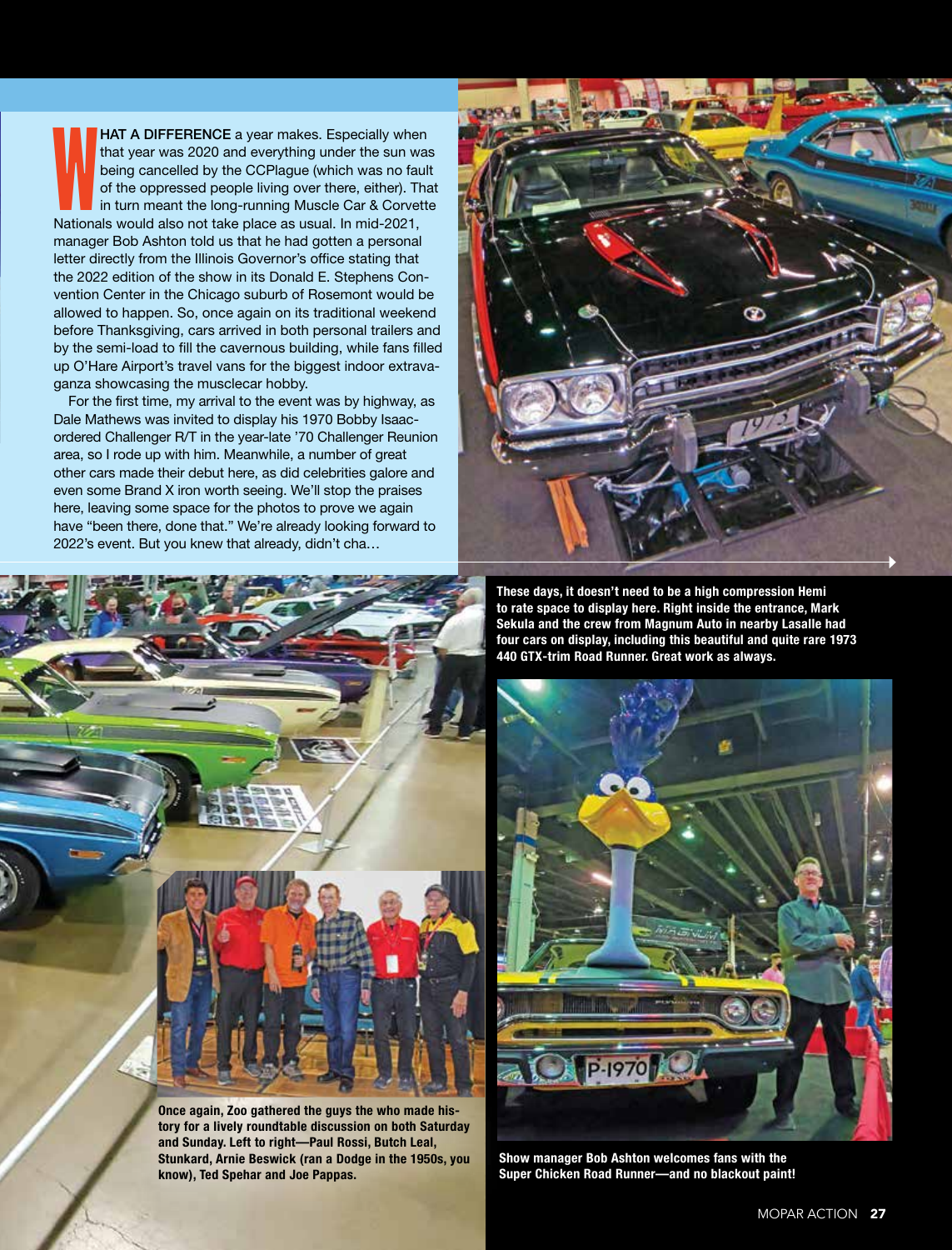

**This original-owner Hemi Dodge Daytona came in with Robert and Betty Krebs, and here the car had just arrived on Thursday to get ready to go on display.**

**Getting our Celebrity Choice award for '21 was Mark Hoffman and his highly-optioned 19711 tri-color 383 Cuda, which was delivered new to a southern California PR firm that supplied Hollywood with cars and shows up in a B-type horror movie called "The Velvet Vampire."** 



**Bob Riggle, seen with his legendary Hurst Hemi Under Glass Barracuda takes a rest in his custom "header**  recliner" after being asked for the 1000<sup>th</sup> time if he's **has given Jay Leno any rides lately.** 



## **Swinger's Got a 340, Eh?**

**ONCE THE FASTBACK** DEMON arrived, Chrysler no longer offered a 340 performance model of the standard roofline 111˝ wheelbase Swinger. Except...in Canada, where two dealerships made a deal with factory to build them some specials. According to owner



**Joel Cooper of Connecticut runs the 1970 340 Swinger Registry but also has a couple of Canadian versions that were only offered north of the border. This '72 is one of 30 built that year for just two dealerships.** 

**The little 340 tags were mounted on the front fender, but the big giveaway was the factory hood scoop.**

Joel Cooper, Windsor turned out 85 of these Swinger 340 Specials in the spring of '71, and then did just 30 more in the late part of 1972's model run. This '72 car is one of 5 of that batch created for Pembina Dodge in Winnipeg (the other 25 went Crosstown Motor City in Edmonton) and is 1-of-1 as a CY3- three speed manual package. Built on June 16, 1971, it is likely one of the last 340 Specials built. Joel had a crowd of people checking it out over the weekend, as very few knew the package even existed.

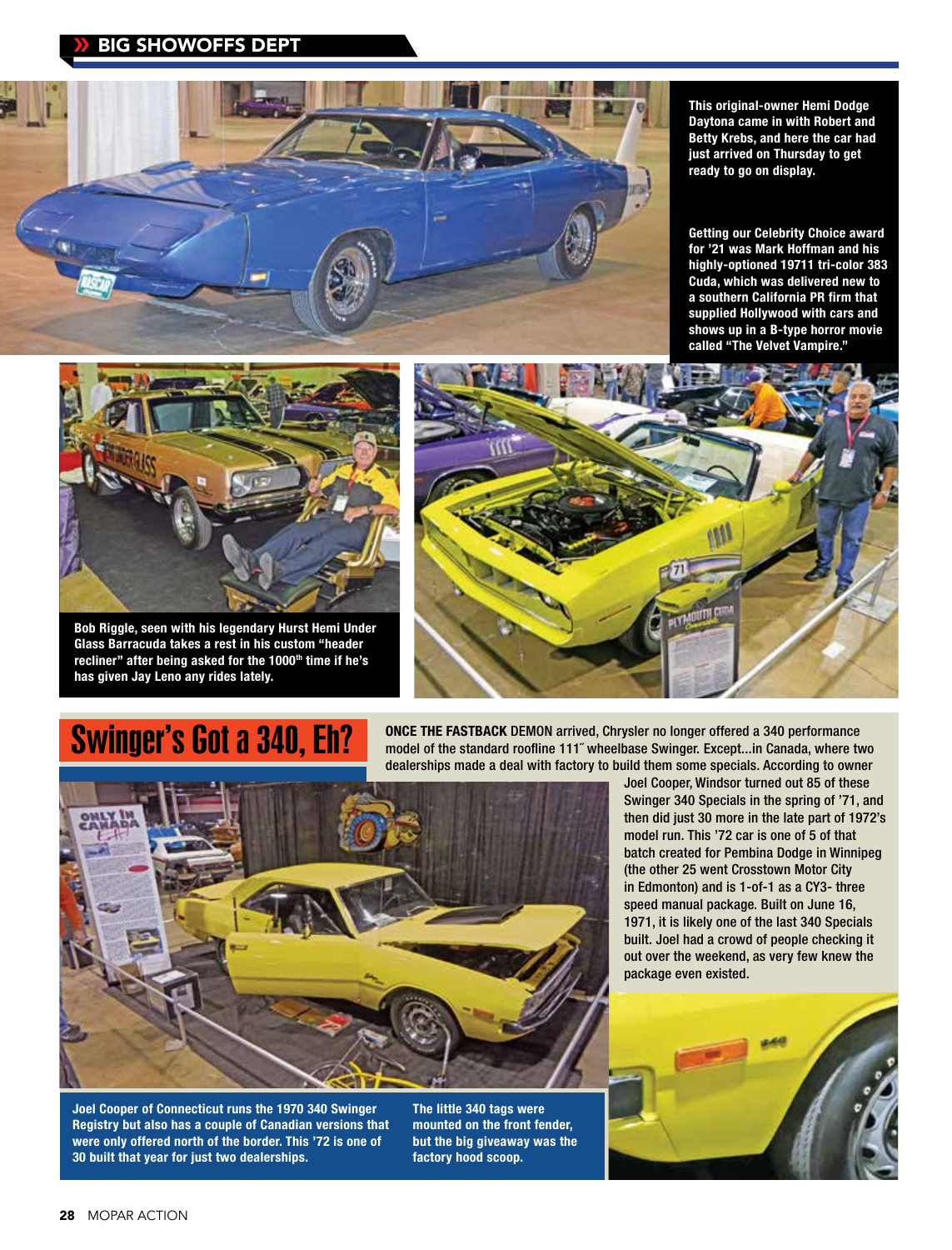## BIG SHOWOFFS DEPT  $\boldsymbol{\Sigma}$





**Seen up on the lift during the Vintage Certification process, the highly-original SuperBird of Doug and Chris Hammond received honors for its preservation after forensic work by the likes of Frank Badalson.**



**Among the celebrities on hand here was Wayne Carini, the star of the show Chasing Classic Cars. We are guessing this was a target-rich environment for his interests at this event.**



**Michigan Mopar man Opie Stark was on hand with 2 cars this year. The first was the Duster he and daughter Alex have been reworking since before she could drive, and the second was a stunning 440-6 GTX**



**Among the true rarities that made their debut here for 2021 was this 1969 Coronet Hemi R/T convertible owned by Brad Lovering, one of just 10 built and one of just 4 equipped with the A833 crashbox.**



**Baby, it's cold outside while we run down N. River Rd. in the original Bobby Isaacs' '70 Challenger back to the parking area Sunday night. Yes, that's Gibson's Steakhouse, which will be ready to take more of our budget again next year.** 



**Leading off the pack in the Barn Finds / Hidden Gems section managed by Ryan Brutt was this original Hemi Daytona owned by Bob Jennings, which has been in storage for 45 years.**